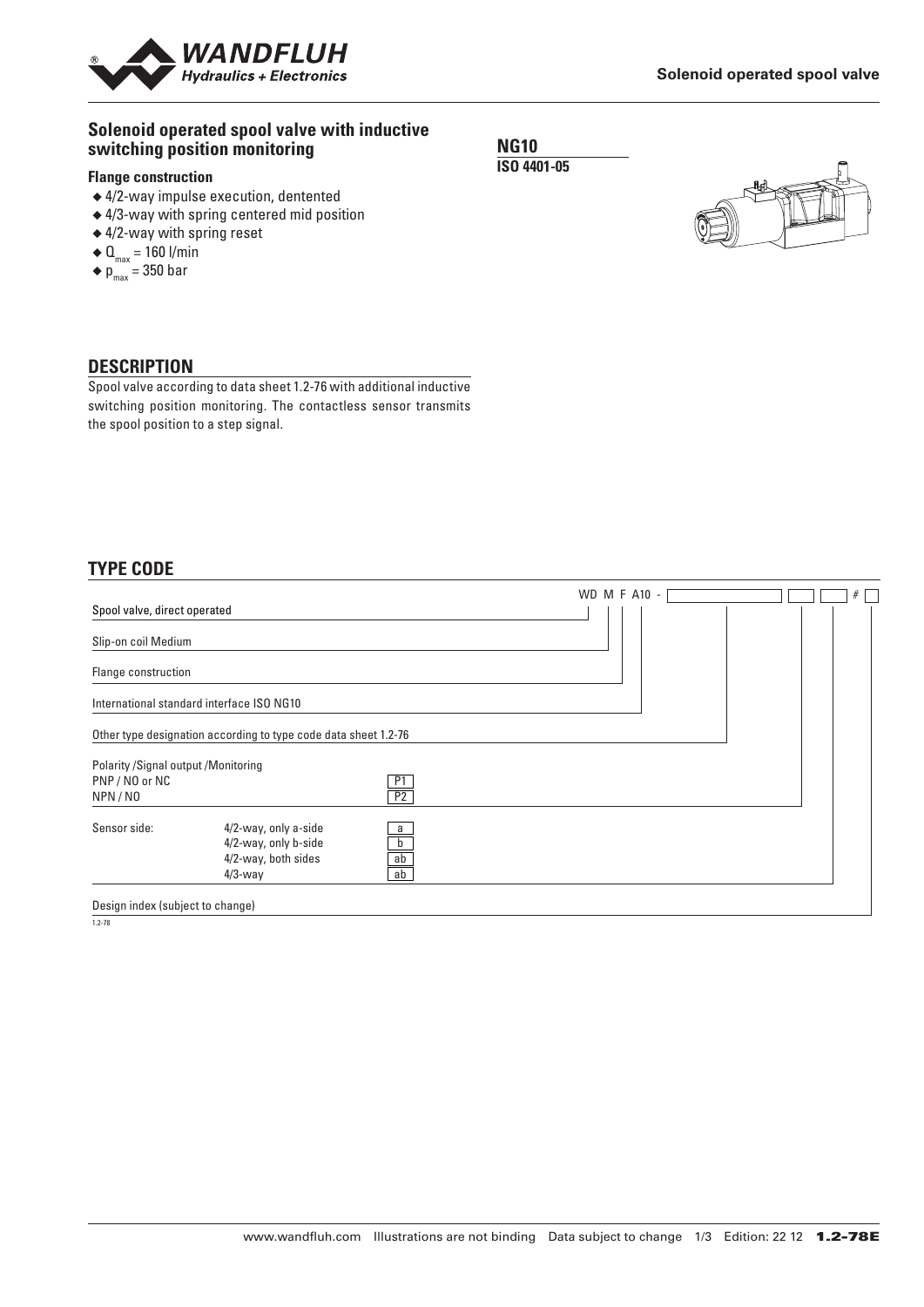

# **GENERAL SPECIFICATIONS**

| Weight                        | 1,30 kg single flange<br>2,60 kg double flange                                                                         |  |
|-------------------------------|------------------------------------------------------------------------------------------------------------------------|--|
| <b>Sensor Specifications:</b> |                                                                                                                        |  |
| Operating voltage             | $1036$ VDC                                                                                                             |  |
| Signal current                | max. 200 mA                                                                                                            |  |
| <b>Protection class</b>       | IP 68<br>According to the connection type, the<br>protection class of the valve can be<br>lower, see data sheet 1.2-76 |  |
| <b>Dimensions</b>             | $M12 \times 1$                                                                                                         |  |
| Ambient temperature           | $-25+70$ °C                                                                                                            |  |
| Fastening torque              | 15 Nm                                                                                                                  |  |
| Peak pressure                 | 500 bar                                                                                                                |  |



**Note!** Other specifications, see data sheet 1.2-76

# **ELECTRICAL CONNECTION**

| Type:                                          | PNP, NO (Normally open) or NC<br>(Normally closed)                         |
|------------------------------------------------|----------------------------------------------------------------------------|
| Designation:                                   | P1                                                                         |
| Article no.:                                   | 205.5028                                                                   |
| Device receptacle                              | M <sub>12</sub> , 4 pole male<br>$1 =$ Supply voltage +<br>$2 =$ Signal NC |
|                                                | $3 =$ Supply voltage 0 VDC                                                 |
| ♦                                              | $4 =$ Signal NO                                                            |
|                                                | Plus switched                                                              |
| Mating connector<br>(not included in delivery) | M12, 4 pole female                                                         |

#### **Signal characteristics**

| Signal of the<br>actuator |      | Signal of the sensor            |                |                        |                |
|---------------------------|------|---------------------------------|----------------|------------------------|----------------|
|                           |      | N <sub>0</sub><br>Normally open |                | NC.<br>Normally closed |                |
| A                         | B    | S <sub>1</sub>                  | S <sub>2</sub> | S1                     | S <sub>2</sub> |
| $0^*$                     | $0*$ | $0^*$                           | $0^*$          | $1*$                   | $1*$           |
| $\Omega$                  |      | 0                               |                |                        | 0              |
|                           | 0    |                                 | 0              | 0                      |                |
| *Middle position 4/3-way  |      |                                 |                |                        |                |

# **ACCESSORIES**

| Mating connector (plug female) |                      |
|--------------------------------|----------------------|
| straight, screw terminal       | Article no. 219.2978 |
| 90°, screw terminal            | Article no. 219.3003 |

## **SURFACE TREATMENT**

- ◆ The valve body is painted with a two component paint
- ◆ All the other parts are zinc-nickel coated

| Type:                                          | NPN, NO (Normally open)                                                                                                                                  |
|------------------------------------------------|----------------------------------------------------------------------------------------------------------------------------------------------------------|
| Designation:<br>Article no.:                   | P <sub>2</sub><br>205.5027                                                                                                                               |
| Device receptacle<br>$\triangleleft$           | M <sub>12</sub> , 4 pole male<br>$1 =$ Supply voltage +<br>$2$ = Reserved for extentions<br>$3 =$ Supply voltage 0 VDC<br>$4 =$ Signal<br>Minus switched |
| Mating connector<br>(not included in delivery) | M12, 4 pole female                                                                                                                                       |